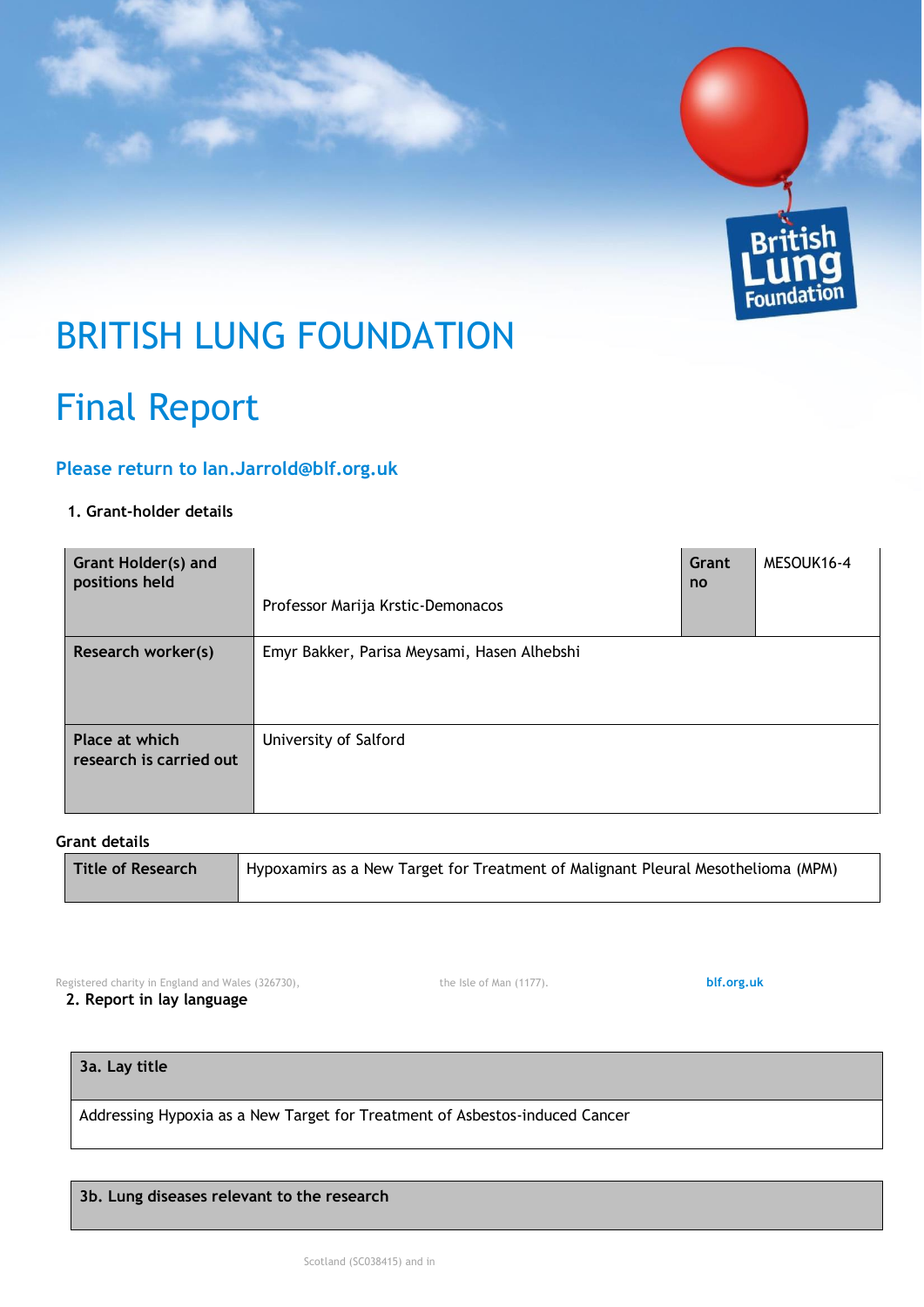#### **3c. Summary – please write a 'lay abstract' of your work in language that a non-scientist can understand.**

**Focus on:** 

- **Questions being addressed by the work and why the work was needed**
- **Describe how the work was carried out**
- **Describe the results found**
- **Describe how the results might help people with lung disease in the short/longer term**

**This section may be used as the basis of communications to the general public and MUST be understandable to a non-scientist. Please minimise the use of technical terms and explain those used. 500 words maximum** 

The role of hypoxia (low oxygen) in cancer has been extensively studied and this has disclosed intriguing insights into how it favours cancer development and progression. Malignant pleural mesothelioma (MPM) is a cancer related to asbestos exposure, which is known as a hypoxic tumour that is not effectively treated by chemotherapy. Hypoxia can induce changes in gene expression, and hypoxia causes MPM tissues to express high levels of "hypoxamirs". Hypoxamirs are a type of microRNAs (also called miRNAs or miRs), which are short RNA molecules that can alter the cellular levels and hence functions of factors important for the progression of the disease. These changes imposed by miRs can be assessed through measuring gene and protein levels of their targets. Exposure to asbestos affects levels of miRs in MPM cells, suggesting a role for miRs also in the development of MPM and further highlighting their importance. miRs are also currently being investigated as therapeutic targets in clinical settings for patients with MPM. Our preliminary results on cell lines and tissues from patients show that hypoxamir expression is related to worse prognosis. It has also been shown that altering levels of downregulated miRs affected growth of MPM cells.

The aim of our project is to comprehensively analyse the hypoxamirs function and explore their potential as therapeutic targets in MPM. MPM cell lines exposed to hypoxia and tissues obtained from MPM patients were used to monitor the levels of expression of miRs associated with hypoxic conditions as well as gene expression levels across the genome. Based on results identifying the specific subset of miRs and genes expressed under conditions mimicking those in patients, clinical trials targeting miRs and/or their targets can be planned with the ultimate aim of improving therapy of MPM.

#### **DETAILED LAY REPORT**

**3d. Background / reasons for the research**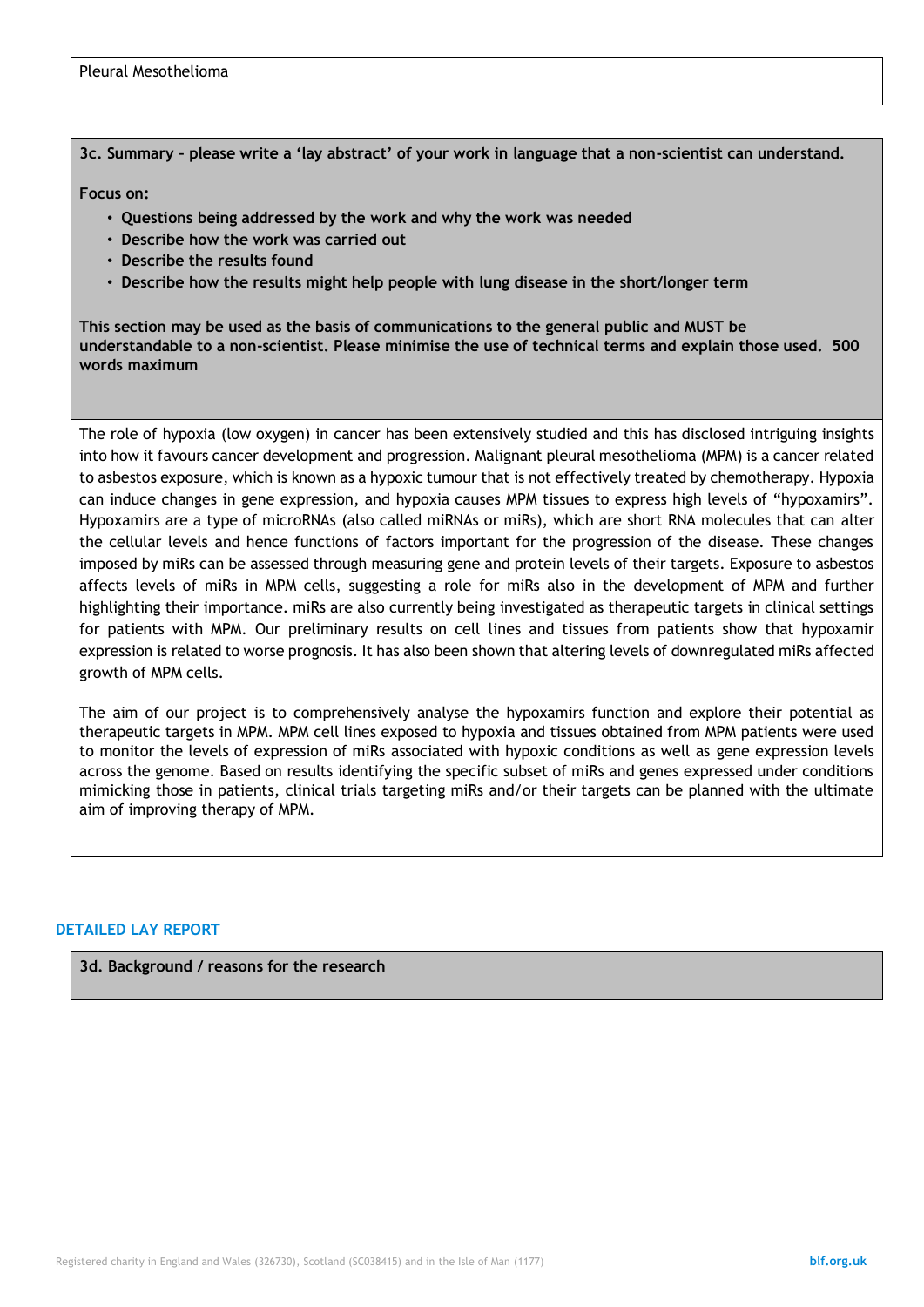Malignant Mesothelioma is a rare and aggressive disease that develops from the mesothelial cells of the serous membranes, with more than 80% of cases affected by malignant pleural mesothelioma (MPM). Mesothelioma is mostly caused by asbestos exposure with other factors including exposure to a simian virus 40 (SV40), radiation and erionite (a naturally occurring mineral similar to asbestos). There are 1000-3000 new cases of malignant mesothelioma per year depending on the country in question, with the peak number of cases in Europe estimated around 2020. MPM has a very poor prognosis and is a difficult cancer to treat, thus representing an unmet clinical need. Research studies conducted so far generally did not successfully translate to improved therapeutic outcomes. Therefore, innovative approaches, to identify novel, potentially successful drugs, are required.

Hypoxia is one of the main characteristics of this tumour contributing to bad prognosis and to resistance to chemotherapy. MPM cells express high levels of the hypoxia biomarkers that correlate with worse prognosis in MPM. HypoxamiRs are a group of microRNAs (miRs) controlled by hypoxia, that play a role in Epithelial Mesenchymal Transition (EMT, a process important for metastasis and cancer spread), chemo-resistance and are unfavourable prognostic factors. Preliminary results showed that in 7 MPM cell lines hypoxia affected the expression of miR-210 and that the potential hypoxamirs Let-7c-5p + miR-15a-5p are negative prognostic factors.

In this project we aimed to analyse miRNA expression in MPM cells in hypoxic conditions, in conjunction with whole genome expression data, to identify and validate their targets in MPM tissues, and to evaluate their value as therapeutic targets.

#### **3e. What problem/need/question does this research address?**

Hypoxia is a common characteristic of MPM, but its use in therapy has not been fully explored. Investigation of the role of hypoxia-modulated microRNAs (hypoxamiRs) in MPM will provide a deeper understanding of the hypoxic pathways in MPM. Characterising hypoxamiRs, their targets and related pathways can potentially lead to identification of novel therapeutic approaches, by identifying hypoxamiRs as relevant drug targets or through modulation of pathways controlled by hypoxamiRs.

#### **3f. Can you summarise the need for your research in one sentence?**

This research could lead to improved treatment of mesothelioma aimed to target hypoxamiRs and their targets in cancers where hypoxia is an important factor.

#### **3g. How was the research carried out?**

Multiple human MPM cell lines (PPM-Mill, REN, Phi, Rob) were used in this research. Cells were exposed to hypoxia to mimic the tumour environment and determine the global changes in gene (transcriptome) and miRNA expression (miRome). Targets of modulated miRNAs were identified through bioinformatics analysis and validated using quantitative Real Time- Polymerase Chain Reaction (qRTPCR) and western blot analysis, molecular biology and biochemistry techniques which allowed for assessing individual gene and protein expression levels. Effects of relevant pathways on mesothelioma cells and hypoxia response were studied using assays to determine the effects of miRNAs overexpression (transfection of miR-210-mimic) or inhibition of its potential targets on cell survival

(Sulphorhodamine –SRB- assay) of mesothelioma cells. In addition, the biomarker potential and the clinical relevance of the identified pathways were investigated by immunohistochemistry via analysis of patient tissues.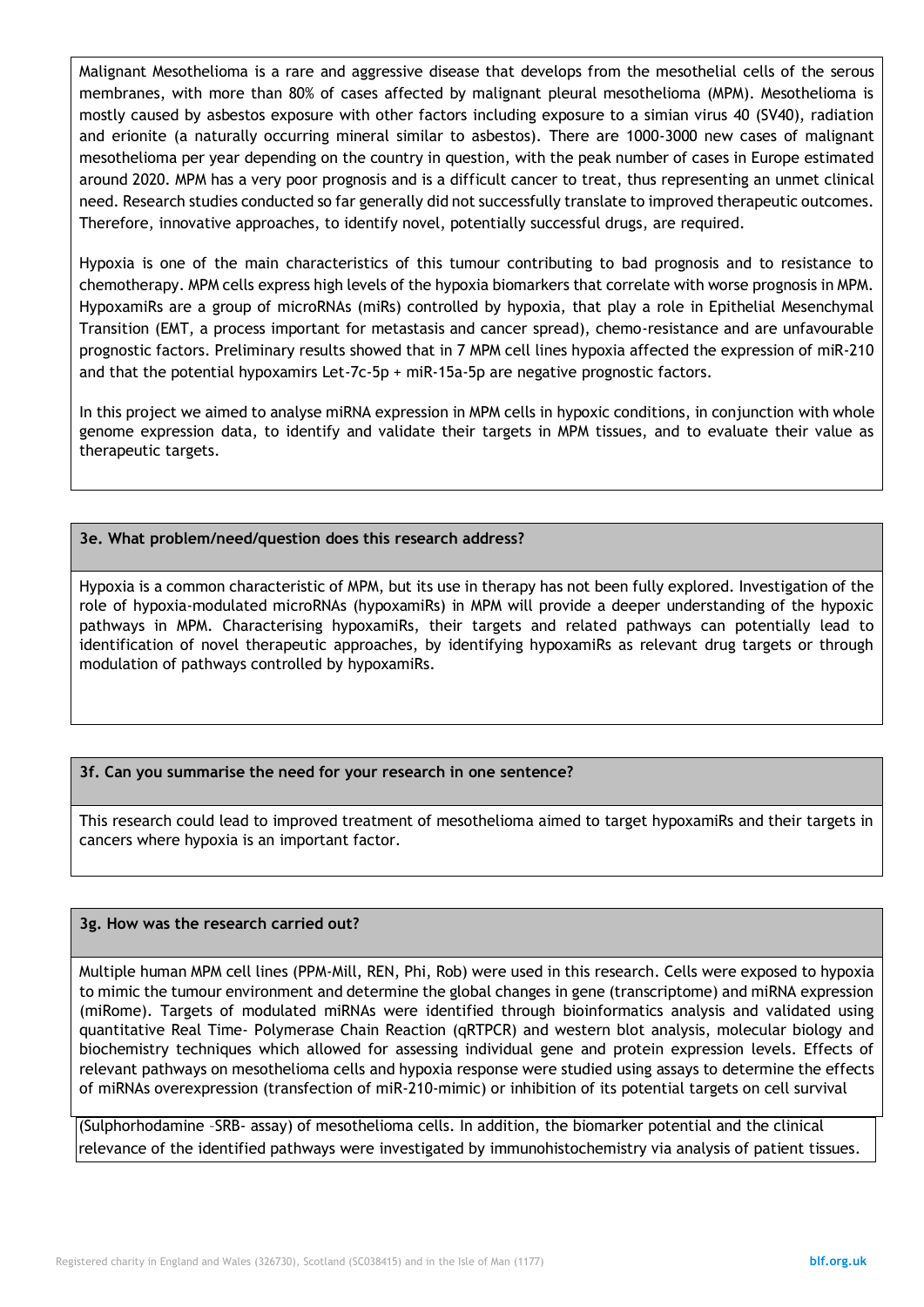#### **3h. Please summarise the findings of your research project**

In this project we identified changes in transcriptome and microRNA-ome caused by exposure of mesothelioma cells to hypoxia. Bioinformatics analysis was used to cross-reference transcriptome and microRNA-ome analysis and identify the subset of miRNAs and their targets selectively regulated by hypoxia. Several pathways potentially involved in hypoxic response in mesothelioma were identified and in particular the PGAM5 protein (PGAM family member 5, mitochondrial serine/threonine protein phosphatase) that is potentially being involved in the regulation of mitochondrial dynamics and acting as a central mediator for programmed necrosis. This protein is a target of miR210 that is increased in several mesothelioma cell lines exposed to hypoxia. miRNA210 target sequence is identified in PGAM5 and overexpression of a miR210 mimic resulted in the downregulation of PGAM5 mRNA and protein levels in mesothelioma cells. Luciferase constructs carrying PGAM5 target sequence also respond to miR210 mimic. These results confirm that PGAM5 is a mediator of hypoxia response and it is targeted by miR210 in mesothelioma cells. Immunohistochemistry based staining of clinical samples is under way to estimate the clinical relevance of these results.

#### **3i. How do your research results contribute to or change the diagnosis, prevention, treatment and/or outcome of lung disease? Are there any impacts on quality of life? If there is no immediate impact for patients, do they have the potential for change in the future?**

This research project is addressing a crucial factor that leads to resistance to therapy which is hypoxia and hypoxia related miRs and their targets. During this study novel microRNAs and their targets potentially involved in regulatory mechanisms leading to the hypoxic characteristics of MPM have been identified and have the potential to be prognostic markers. They can serve as starting points towards designing novel early phase clinical trials to test the clinical outcome of modulation of these pathways. Specific targeting of the hypoxic components of a particular tumour could lead to the development of personalised treatment of MPM patients. Given that the first line chemotherapy for MPM is not effective and that a second line treatment does not exist, the results of this project offer potential identification of novel therapeutic approaches and would be a step forward for the treatment of MPM patients.

#### **3j. Has your work increased the understanding of lung disease? If so, how?**

This research has increased understanding of mesothelioma disease. Project results include identification of novel hypoxia modulated miRs, associated pathways and their targets. These targets were characterised and are likely to provide further insight into the role hypoxia plays in disease development and progression as well as response to current therapy. Furthermore, these novel pathways can be studied further to determine their diagnostic and prognostic value as well as identify their potential as novel drug targets.

**3k. Can you summarise the outcomes of your work in 3 bullet point 'take home' messages for our supporters? This should focus on why your work has been beneficial to people with lung disease.** 

Hypoxia is one of the main features of mesothelioma and one of the critical factors contributing to resistance to therapy. Increasing knowledge about this pathway will contribute to better understanding and therapy of this disease. The focus of this project was:

- Identification of transcriptome and microRNA-ome alterations in mesothelioma cells exposed to hypoxia.
- Determination of pathways relevant to hypoxic response in mesothelioma.
- Characterisation of newly identified pathways (PGAM5 as a target of miR210 and hypoxia)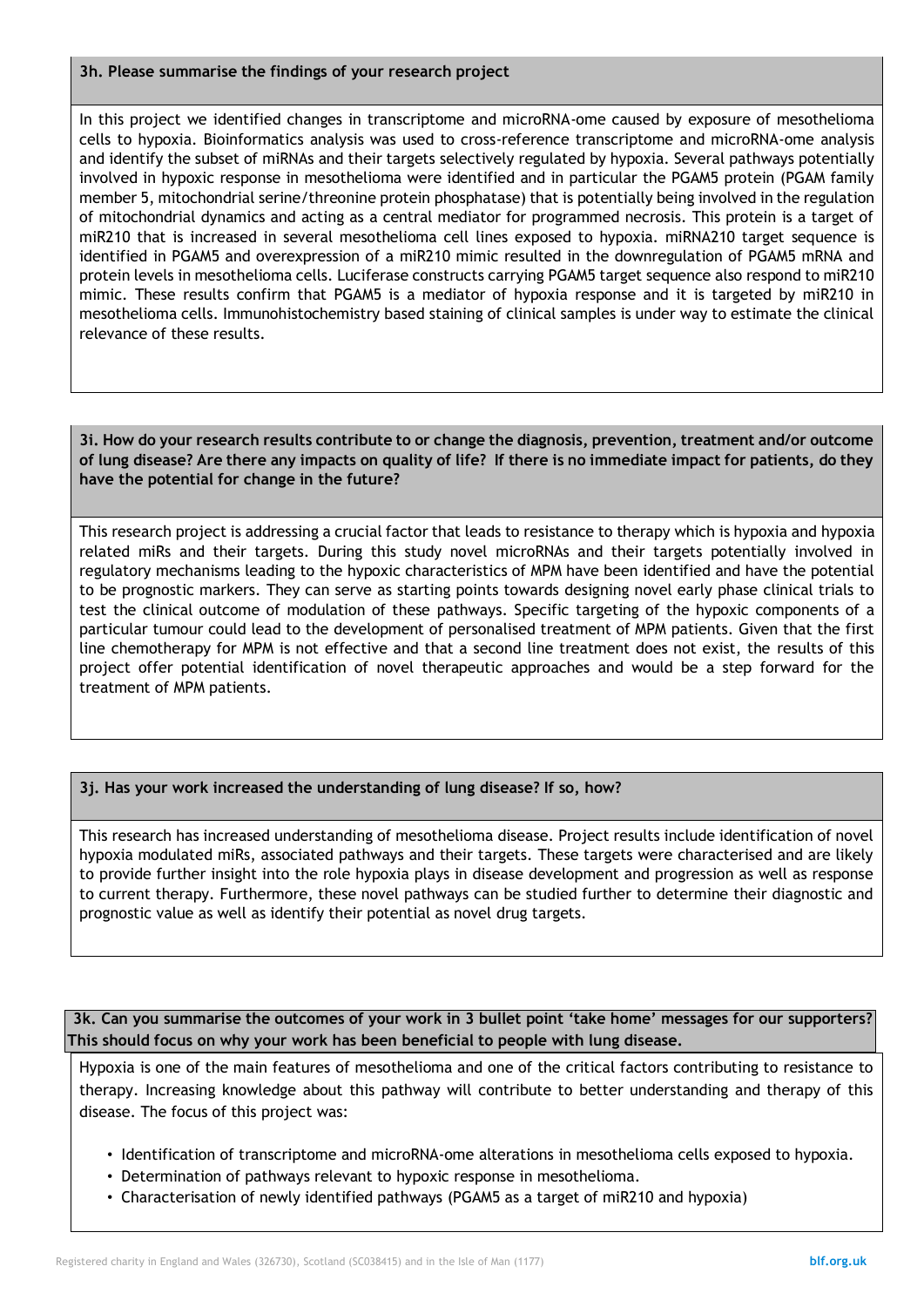#### **3l. Developments/ new directions for research – what do you want to do next? Has this research resulted in further research funding?**

The plan for further research includes completing publication process through involvement of PhD students that are currently in the laboratory and will help with revisions potentially needed in the publication process. Collaboration with Blackpool hospital has resulted in the award of the grant titled: Identification of prognostic biomarkers and potential therapeutic targets in non-small-cell lung cancer and pleural mesothelioma" from the Rosemere Cancer Foundation. This will allow us to have access to patients' samples to study the potential value of the newly identified pathways as biomarkers.

Further grant applications are planned upon publication of the manuscript to validate our findings in 3D cellular models and translate findings into clinical settings.

**3m. Glossary of terms used** 

Malignant Pleural Mesothelioma (MPM)

Hypoxia-related micro RNAs (hypoxamirs)

Transcriptome refers to global changes in gene expression miRNome refers to global changes in micro RNA expression

**3n. How has this research grant helped you? (e.g. influence on career progression, providing data to help you access further funding etc.) (in lay language)** 

This research grant has helped further career development of two young bright researchers who have, during research duration, secured prestigious positions (Emyr Bakker is now a Lecturer in UCLan and Parisa Meysami is a postdoc in the University of Bristol). Furthermore, a third researcher Hasen Alhebshi who was completing the immunohistochemistry part of the project is currently applying for biotechnology and NHS based positions. Several PhD students have been trained to use new techniques and have learned about the importance of mesothelioma. In parallel to this grant, further funding was obtained to analyse potential biomarkers in mesothelioma and enabled our group's access to patient samples and clinical data.

**Are you happy for portions of this lay content to be used publically the BLF immediately? If not, please provide a date when we can do so**

NO –we are preparing this work for publication, and publishing it immediately would impair this process.

DATE: upon publication of the manuscript

**4. Scientific outcomes of your research Please summarise the research findings from your project on not more than one side of A4 paper (single spaced, two sides if double spaced) (font size no less than 10).**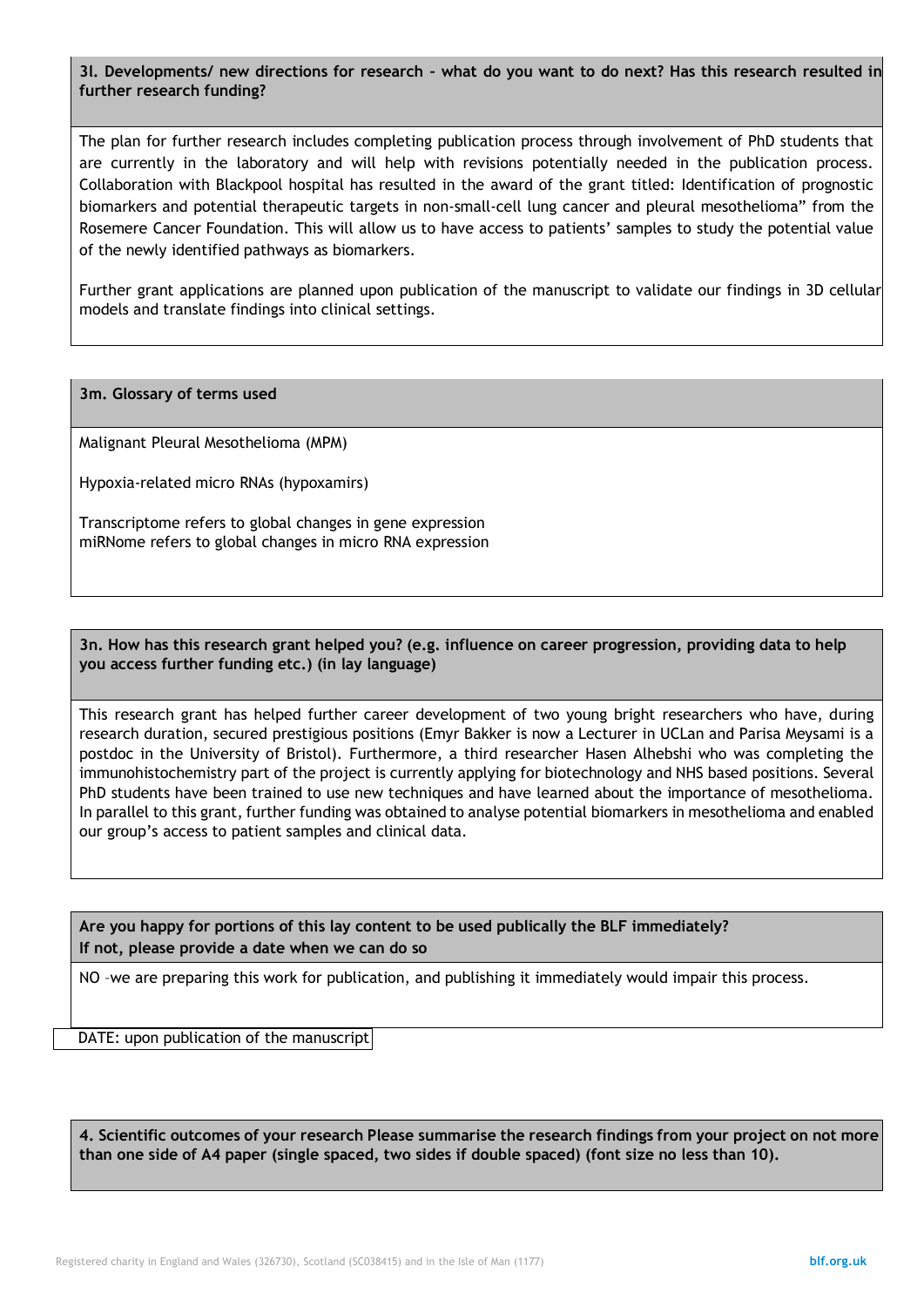To ensure the integrity of MPM cell lines and that they are responsive to hypoxia, we performed mycoplasma testing and analysed their miR-210 levels following exposure to hypoxia, using methodology that is employed by researcher groups in the hypoxia field. Numerous mesothelioma cell lines showed altered miR-210 levels in hypoxia with best response observed in REN cells that were chosen for further testing. REN cells were exposed to normoxia and hypoxia for 6 and 24 hrs, RNA was extracted and sent to the Molecular Biology Core Facility at the Cancer Research UK Manchester Institute. Data of miRNAs and mRNAs were analysed according to either <- 1.5 or > 1.5 Log2 fold change to select significantly altered miRNAs and mRNAs. Up-regulated miRNAs in hypoxia included hsamiR-210, hsa-miR-200, hsa-miR-132-5p\*, hsa-miR-132-3p and hsa-miR-135b; down-regulated hsa-miRNAs in hypoxia included hsa-miR-320a and hsa-mir-320b. Then, miRNA based quantitative RT-PCR (RT-qPCR) was performed to validate the miRNAs profiles in human mesothelioma cell lines. Multiple mesothelioma cell lines (REN, Phi, PPMMill, Rob) were exposed to normoxia and hypoxia conditions for 6 and 24 hours, and total RNA extracted and subjected to miRNA quantification.

No significant changes in hypoxia treated cells were observed for the miR-135-5p whereas the miR-132-5p\* was significantly upregulated by hypoxia in PPM-Mill cell line but in REN, Rob and Phi cell lines this upregulation was not statistically significant. miR-200 showed complex pattern of regulation by hypoxia across MPM cell lines, with most significant effect observed in PPM-Mill cell lines after 6 hrs of hypoxia. miR-320a validation showed downregulation by hypoxia in PPM-Mill cell line. Validation of hypoxamirs sequencing confirmed that only mir210 is robustly upregulated in all tested MPM cell lines and was therefore chosen for further analysis.

Potential miRNA target identification was carried out using publicly available software: TargetSCAN, DIANA and PicTar. mRNA levels determination revealed that ESCO2, CENPEN, XRCC5, BARD1, PGAM-5 were significantly downregulated in REN cell line after 24 hours in hypoxia. Further testing and validation that included downregulation of PGAM5 protein and mRNA levels in cells expressing the mir210 mimic as well as response of luciferase construct confirmed that PGAM5 is a target of mir210. Current analysis in the laboratory includes determination of cell death pathways and mitochondrial biogenesis in cells in which PGAM5 gene expression has been silenced using siRNA/mir210 mimic in the presence and absence of hypoxia. Finally, the potential clinical value of PGAM5 is being evaluated using immunohistochemistry to screen 100 slides from mesothelioma patients.

**5. Problems encountered during the research. If the start date of your work was delayed, please clarify reasons.** 

During the course of the grant leading investigator Dr Luciano Mutti has left University and Professor Marija Krstic-Demonacos and Dr Gianpiero Di Leva have led grant to successful completion.

In addition, we had to employ 3 research technicians during duration of the grant as they have found other positions relevant for their career progression, therefore delaying executions of the grant aims.

**6. Publications arising or planned from this grant (please enclose a copy of each) – please acknowledge the BLF in all publications that arise from our funding and forward copies of future publications**

#### **Original papers and publications**

Manuscript is in preparation.